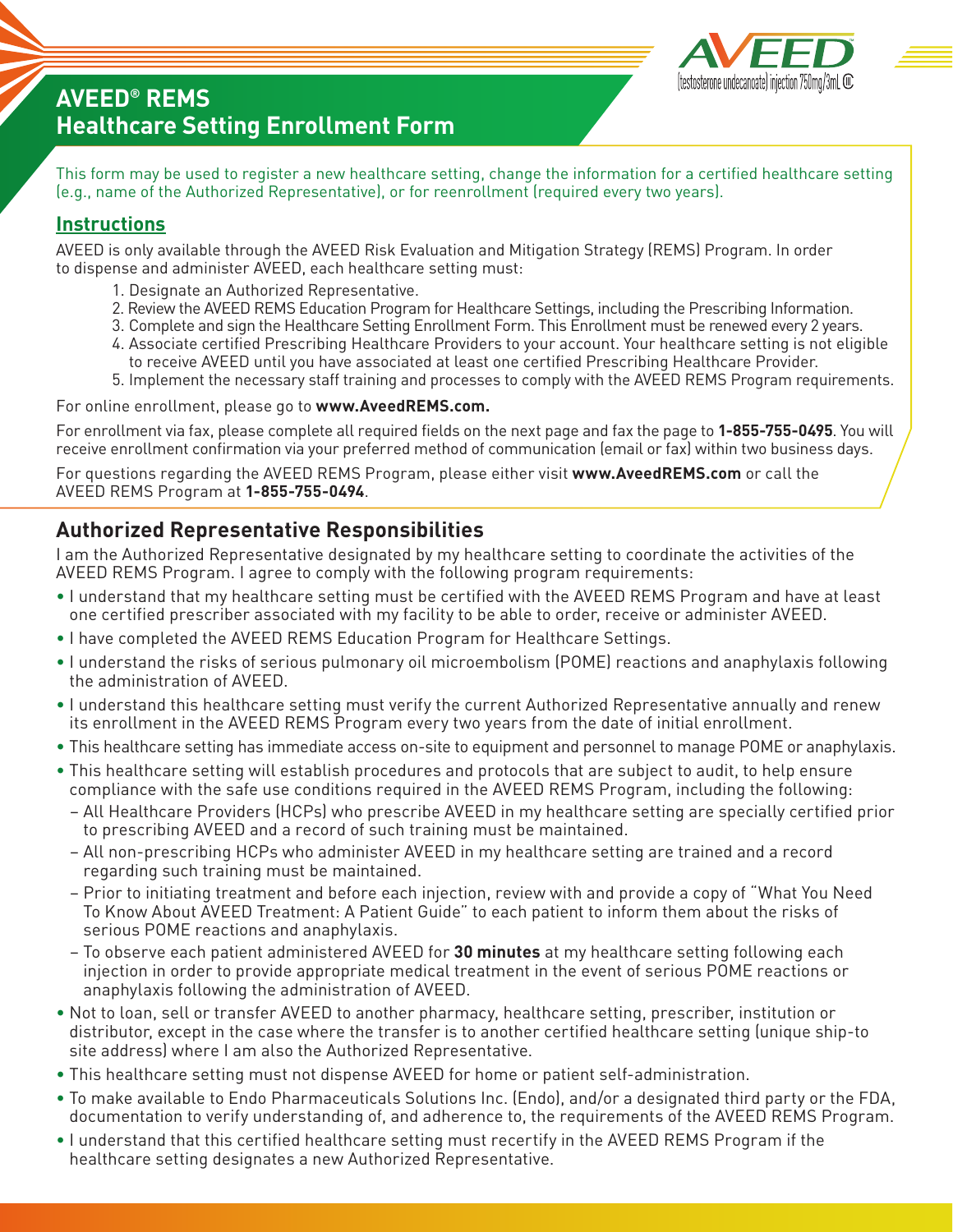

#### **THIS FORM IS BEING USED TO (CHECK ONE):**

- $\Box$  Register a new healthcare setting
- $\Box$  Change the information for a certified healthcare setting
- $\Box$  Re-enrollment of a certified healthcare setting
- $\Box$  For change of information or reenrollment, provide HCS ID: FAC

#### **AUTHORIZED REPRESENTATIVE INFORMATION (\*REQUIRED FIELDS)**

| $\Box$ M.D.                | $\square$ D.O. | $\square$ Nurse                                        | $\Box$ Physician Assistant                                                                                                                                                     |                           | □ Practice Manager |
|----------------------------|----------------|--------------------------------------------------------|--------------------------------------------------------------------------------------------------------------------------------------------------------------------------------|---------------------------|--------------------|
| $\Box$ Other               |                |                                                        |                                                                                                                                                                                |                           |                    |
| *First Name (please print) |                | MI                                                     |                                                                                                                                                                                | *Last Name (please print) |                    |
| Title                      |                | *Email Address                                         | *Phone Number Ext                                                                                                                                                              |                           | *Fax Number        |
|                            |                | *Preferred Method of Communication (please select one) | $\square$ Email                                                                                                                                                                | $\square$ Fax             |                    |
|                            |                |                                                        | $\n  \Box \vee_{\alpha\alpha} \Box \Lambda \Box \Box \Box \Box \Box \Box \Box \Box \Box \Box \Box \Box \Box \Box \Box \Box \Box \Box \Box \Box \Box \Box \Box \Box \Box \Box $ |                           |                    |

#### Does this healthcare setting have the necessary on-site equipment and personnel to manage **POME or anaphylaxis?**

I understand that this enrollment only applies to me as the designated Authorized Representative of this healthcare setting. I will complete a separate enrollment form for each healthcare setting (unique ship-to site address) for which my designation and responsibilities extend. Failure to enroll a healthcare setting and have certified healthcare providers in the AVEED REMS program will result in the inability to receive shipments of AVEED.

Healthcare Setting Authorized Representative Signature\* Date\* (MM/DD/YYYY)

### **HEALTHCARE SETTING INFORMATION (\*REQUIRED FIELDS)**

| *Healthcare Setting Name                       |                                          |                    |                             |
|------------------------------------------------|------------------------------------------|--------------------|-----------------------------|
| *DEA Number (On file with distributor account) |                                          |                    |                             |
| *Address                                       |                                          |                    |                             |
| *City                                          | *State                                   | $*ZIP$             |                             |
| Setting Type:                                  |                                          |                    |                             |
| $\Box$ Group practice                          | $\Box$ Independent practice              | $\Box$ Institution | □ Central Ordering Pharmacy |
| □ Infusion Center                              | $\Box$ Other and $\Box$ Other and $\Box$ |                    |                             |
| *Phone Number                                  | *Fax Number                              |                    | *Email Address              |